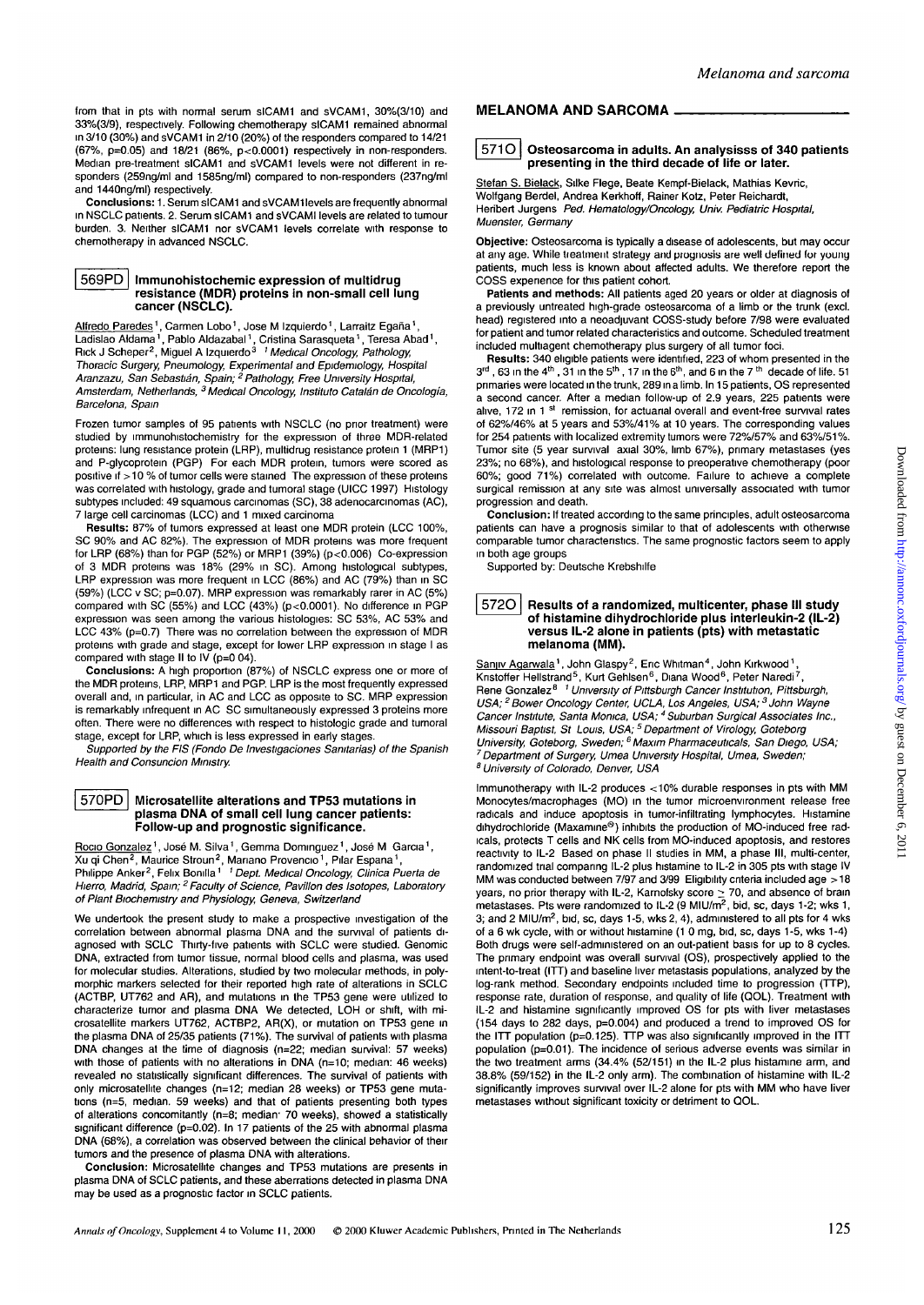#### **| 573O | Ecteinascidin-743 (ET-743) induces objective responses and disease control in patients with advanced non-osseous sarcomas: Results from phase II trials.**

George Demetri<sup>1</sup>, R Garcia-Carbonero<sup>1,2</sup>, David Harmon<sup>2</sup>, Michael Seiden<sup>2</sup>, Jose Jimeno<sup>3</sup>, Priscilla Merriam<sup>1</sup>, Allison Waxman<sup>1</sup>, Jeffrey Supko<sup>2</sup>, M.<br>Travis Quigley<sup>1</sup>, David Ryan<sup>2</sup>. *<sup>1</sup> Dana-Farber Cancer Institute, Harvard*<br>*Medical School, Boston, USA; <sup>2</sup> Massachusetts General Hospital,* USA; <sup>3</sup> PharmaMar,Inc, Madrid, Spain

ET-743 is a cytotoxic alkaloid derived from a marine organism which binds to the minor groove of DNA. Prior in vitro and phase I studies have documented potent cytotoxic activity of ET-743 in several tumors of mesenchymal origin. Phase II clinical trials have been conducted to assess the activity of ET-743 in patients (pts) with sarcomas who have had either (1) no prior chemotherapy (CT) or (2) 1 -2 prior conventional chemotherapy regimens for advanced disease. Gastrointestinal stromal tumors (GIST) were entered into a separate trial. The phase II dose and schedule of ET-743 administration was 1500 mcg/m<sup>2</sup> by 24-hr continuous IV infusion on an outpatient basis, repeated every 3-4 weeks. Pts were restaged after every 2 cycles Accrual to all studies from 8/99 to 4/00: First-line = 17 pts; Prior CT = 30 pts, GIST = 14 pts. Tolerabihty of treatment has been excellent with dexamethasone pre-treatment for antiemetic prophylaxis. Other expected toxicities noted included fatigue, myelosuppression, and temporary and asymptomatic transaminitis. Uncomplicated fever with neutropenia occurred in only 2 of 61 pts (3%). Objective partial responses (PR) have been observed in 2 pts in the first-line study and 1 pt in the prior CT study. These PRs evolved over several cycles of treatment from stable disease or minor responses (MR). Additional MRs and stable disease are noted in 3 of 14 (21%) other evaluable pts in the first-line study and as have 7 of 21 evaluable pts (33%) with prior CT. These clinical benefits have been observed in hposarcomas, leiomyosarcomas, and synovial sarcoma. Stable disease has been observed in 1 of 14 evaluable pts with GIST. Pharmacokinetics of ET-743 have been rigorously assayed in all pts during the first cycle of therapy. ET-743 represents an active agent for the management of several histologic subtypes of sarcoma regardless of prior conventional chemotherapy.

# **574 0 Phase II study of ET-743 in advanced soft-tissue sarcoma (ASTS) in adult: A STBSG-EORTC trial.**

<u>Axel Le Cesne</u> <sup>1</sup>, Ian Judson<sup>2</sup>, John Radford<sup>3</sup>, Jean-Yves Blay<sup>4</sup>, Allan Van<br>Oosterom<sup>5</sup>, Sjoerd Rodenhuis<sup>6</sup>, Paul Lorigan<sup>7</sup>, Eugenio Donato Di Paola<sup>8</sup>,<br>José Jimeno<sup>9</sup>, Jaap Verweij <sup>10</sup>. *<sup>1</sup> Department of Medicin* Roussy, Villejuif, France; <sup>2</sup> Department of Medicine, Royal Marlsden Hospital, London, United Kingdom; 3 Department of Medicine, Christie Hospital, Manchester, United Kingdom; <sup>4</sup> Department of Medicine, Centre Léon Bérard, Lyon, France; <sup>5</sup> Department of Medicine, U.Z. Gasthuisberg, Leuven, Belgium; 6 Department of Medicine, Antoni Van Leeuwenhoekhuis, Amsterdam, Netherlands, 7 Department of Medicine, Weston Park Hospital, Sheffield, United Kingdom; <sup>8</sup> Data Center, Brussels, Belgium; <sup>9</sup> Pharma Mar, Madrid, Spain; <sup>10</sup> Department of Medicine, A.Z. Rotterdam, Rotterdam, Netherlands

The objectives of this phase II study were to assess the activity and toxicity of ET-743 (Pharma Mar/Spain) administered at a dose of 1500  $\mu$ g/m<sup>2</sup> as 24-hour continuous infusion every 3 weeks in pretreated patients (pts) with ASTS

**Results:** 47 pts have been included with a median age of 57 yrs (18-76 yrs), a median PS of 0 (0 to 1) and a median of 2 tumor sites (1-4). Three pts were ineligible and 16 pts are still on treatment. Despite exclusion of GIST (EORTC ongoing phase II study in chemotherapy-naive pts) 49% of pts had leiomyosarcoma. The median number of cy administered per pt is 3 (1-8). Toxicity (T): febrile neutropenia, G(grade) 3-4 neutropenia and thrombocytopenia were observed in 11, 38 and 21% of pts respectively. Reversible transient elevation of transaminases occurred in the majority of cy (G3-4 in 17 pts). There were 3 toxicity-related deaths, 2 after the 2nd cy due to neutropenic fever, renal insufficiency and liver dysfunction, and 1 after the 1st cy due to neutropenic sepsis Renal T occurred in 3 other pts in the first 2 cy. There was no alopecia and no severe digestive T. The severe T were highly correlated with 1) an abnormal baseline alkaline phosphatase (ALP) and 2) a rise of ALP and/or bilirubin (bil) between cy. To date, 6 pts are not evaluable for response and evaluation is awaited in 9. In 29 evaluable pts we observed 3 PR, 3 not confirmed PR, 2 prolonged MR, 9 NC and 12 PD. After protocol amendment requinng normal ALP at inclusion and ET-743 dose reductions (1200  $\mu$ g/m<sup>2</sup>) in case of an intercycle-rise in bil/ALP equal to or exceeding G1, T has been manageable. ET-743 seems to be an active drug in ASTS and deserves further development.

#### **5750** Comparison of peer-review (PR) and independent **radiologist (IR) review of claimed responders in a phase II study treating advanced soft tissue sarcoma of the adult with high dose ifosfamide. An EORTC study.**

S.J. Gwyther<sup>1</sup>, O.S. Neilsen<sup>2</sup>, I.R. Judson<sup>3</sup>, M. van Glabbeke<sup>4</sup>, J. Verweij<sup>5</sup> <sup>1</sup> East Surrey Hospital, Redhill, United Kingdom; <sup>2</sup> Aarhus University Hospital,<br>Aarhus, Denmark; <sup>3</sup> Cancer Research Centre, Sutton, United Kingdom; <sup>4</sup> EORTC Data Cancer, Brussels, Belgium; <sup>5</sup> Rotterdam Cancer Institute, Rotterdam, Netherlands

Response rates (RR) are used to indicate potential activity of new anti-cancer agents and PR or IR increases objectivity. If positive, larger studies using traditional end points further evaluate clinical benefit. The main aim of this phase II study, undertaken by the Soft Tissue and Bone Sarcoma Group (STBSG) of the EORTC was to determine efficacy of high dose ifosfamide, dose 12 mg/m<sup>2</sup> given as a continuous infusion over 3d q28d with Mesna in advanced soft tissue sarcoma of the adult by RR This facet of the study was to determine whether PR was suitable for the review process or is an IR should be incorporated. At least 1 bidimensionally measurable lesion of at least 2cm in the lungs or 2 5cm in the abdominal viscera or other sites on chest radiograph or cumputed tomography was required and WHO response cntena were used. PR of claimed responders was by 2 members of the STBSG and agreement was required to confirm the response, otherwise the worst response by PR was assigned. An IR reviewed these cases, though was blinded to the results of the PR and vice versa. 22 patients (pts) were claimed as response and 16 and 17 were confirmed by IR and PR respectively and 6 (27%) and 5 (23%) were rejected for not fulfilling the criteria for response or were not evaluable. 3 pts were later found to have progressive disease by IR and 1 by PR. Response was only different in 1 pt indicating good agreement between the IR and PR. This indicates that PR is satisfactory in this tumour type for RR, though an IR may be incorporated into the review process if time to progression is a major end point.



#### **[ 576P | Prognostic factors and survival in adult patients with small round cell tumors.**

<u>Yesım Eralp</u><sup>1</sup>, Sevil Bavbek<sup>1</sup>, Mert Basaran<sup>1</sup>, Esra Kaytan<sup>2</sup>, Fulya Yaman<sup>2</sup>,<br>Bilge Bilgiç<sup>3</sup>, Emin Darendeliler<sup>2</sup>, Haluk Onat<sup>1</sup>. *<sup>1</sup> Medical Oncology,* University of Istanbul, Institute of Oncology, Istanbul, Turkey; <sup>2</sup> Radiation Oncology, University of Istanbul, Institute of Oncology, Istanbul, Turkey;<br><sup>3</sup> Pathology, University of Istanbul, Istanbul Medical Faculty, Istanbul, Turkey

The primary objective of this study is to review the clinical characteristics of 25 adult patients treated with small round cell tumors. In addition, survival and prognostic factors influencing the outcome with multimodahty treatment are evaluated.

There were 19 males (76%) and 6 females (24%). The median age was 26 years (15-56) In 9 patients (36%) the tumor was located at an extremity, while 16 patients (64%) had central localisations Tumor size was larger than 10 cm. in 7 patients (29.2%). Six patients (24%) presented with metastatic disease. Twelve patients (48%) received radiotherapy. Tumors were resected with marginal margins in 2 patients (13.3%); while 2 patients had a radical resection and 12 (80%) had wide resections. All patients were given a median of 4 cycles of multiagent chemotherapy (1-14 cycles).

With preoperative chemotherapy, complete regression (CR) of the tumor was achieved in 6 patients (25%). In 4 patients (16.7%) a partial response was obtained. After the completion of multimodality treatment, 12 patients (48%) had a CR. Progression-free (PFS) and overall survival (OS) for the entire group was 25.0±10.8 % at 1 year and 30.5±15.5% at 3 years, respectively Non-metastatic disease, wide and radical resection, and presence of CR to multimodality treatment were associated with a significantly longer PFS and OS by univariate analysis. By multivariate analysis, CR to multimodality treatment was the only independent predictive factor for a longer OS (p: 0.0036, RR: 23.6,95% Cl: 2.8;198.7) and metastatic presentation was the only independent factor predictive for a shorter PFS (p:0.017, RR. 15,95%CI: 1.6;141.2).

Large-scale, multicenter studies are required for a better evaluation of the adult population with small round cell tumors.

# **577P Differences in haemostatic disorders in patients with metastatic malignant melanoma and patients with mestastic testis carcinoma.**

Ivana Filipovic Ljeskovic, Svetislav Jelic. Hematology Laboratory, Institute of Oncology and Radiology of Serbia, Belgrade, Yugoslavia

Haemostatic disorders are frequent in cancer patients (pts) being detectable in about 50% of pts with localized tumor and in more then 90% pts with metastatic disease. There is a association between the type of malignant disease and the type grade of haemostatic disorders. In this study pts with disseminated malignant melanoma (dMM) and pts with disseminated testis carcinoma (dTC) were tested with the aim to determine type and intensity of haemostatic disorders in those diseases. Same parameters were determined in the group of healthy donors. Results revealed significant increase in fibnnogen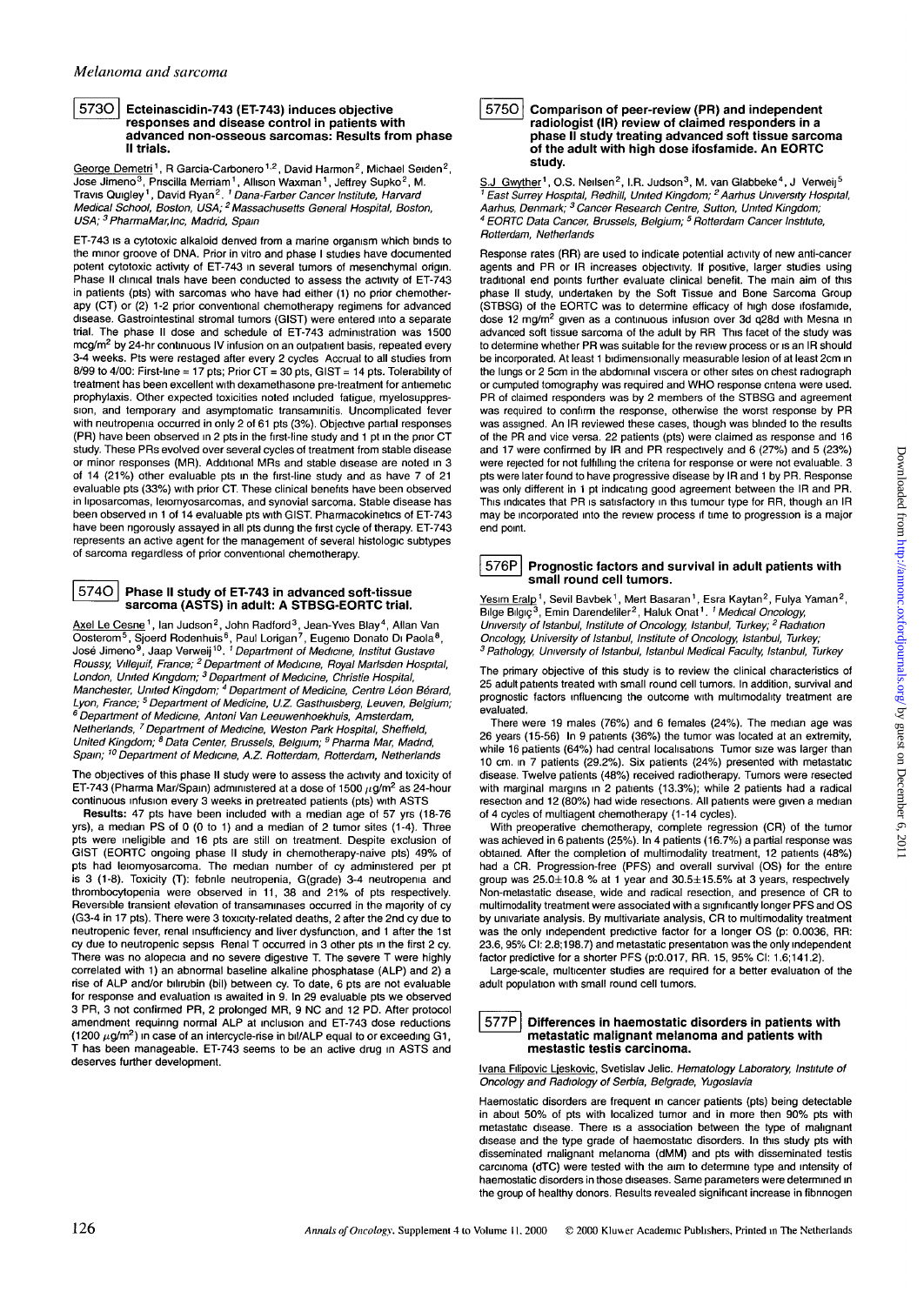concentration in both groups of pts. In pts with dMM, there is a significant discrepancy between fibrinogen concentration determined by immunological (rid) and functional methods (there is an unusual concentration of biologically inactive molecules). In pts with dMM, plasminogen concentration, tested by functional method (chromogenic method - CHR), is significantly increased; fibnn/fibnnogen degradation products (latex technique) were detected in 37.3% of cases, implying that there is an activation of the fibrinolytic process. In both investigated groups complexes thrombin-antithrombin III (TAT) were significantly increased (dTC,  $\bar{x}$ =15,3  $\mu$ g/l, dMM,  $\bar{x}$ =43,6  $\mu$ g/l, healthy donors,  $\bar{x}=3.4 \mu g/l$ ) implying the activation of coagulation system, particularly in pts with dMM.  $C_1$  inhibitor concentration was significantly increased in both groups of pts (dTC  $\bar{x}=0,361$   $\mu$ g/l dMM  $\bar{x}=0,436$   $\mu$ g/l, healthy donors  $\bar{x}=0,228$   $\mu$ g/l); this protein behaves as a parameter of biological evolution of the disease. Other investigated parameters: antithrombin III, factor VIII,  $\alpha_2$  macroglobulin,  $\alpha_2$  antiplasmin were not significantly changed if compared with the group. Our results reveal that there is a pathological activation of blood coagulation, in both group of pts, particularly in those with dMM. In this group pathological haemostatic activation is significantly increased and it is followed by the activation of fibrinolytic process.

# **| 578P | Human herpes virus type 8 (HHV8) in non-HIV related Kaposi's sarcoma in Egyptian patients.**

Khaled Azız<sup>2</sup>, Hany Weshahy<sup>1</sup>, Samia Esmat<sup>1</sup>, Olfat Shaker<sup>3</sup> <u>Khaled Aziz</u><sup>z</sup>, Hany Weshahy <sup>1</sup>, Samia Esmat <sup>1</sup>, Olfat Shaker<sup>3</sup>,<br>Shereen Sobeih <sup>1</sup>, Wafik Sabbouh <sup>1 – †</sup> *Dermatology Department, Faculty of*<br>*Medicine, Cairo University, Cairo, Egypt; <sup>2</sup> Dept. Clinical Oncology, F* Medicine, Menoufyea University, Giza-Cairo, Egypt; <sup>3</sup> Medical Biochemistry Department, Faculty of Medicine, Cairo University, Cairo, Egypt

Recently, novel DNA sequences, termed Kaposi's sarcoma-associated herpesvirus (KSHV) or human herpesvirus type 8 (HHV8), have been detected in the vast majority of tissue specimens of AIDS associated KS. Some studies succeeded to detect the virus in other types of KS (classic, endemic African, iatrogenic). This led to the hypothesis that this new herpesvirus has a key role in the pathogenesis of KS. Using the polymerase chain reaction (PCR), we studied 33 Egyptian non-AIDS (classic) KS patients as well as 15 healthy age and sex matched controls, for the presence of HHV 8 DNA Biopsies from lesional skin were examined in all patients. Biopsies from normal penlesional skin and serum samples were taken from only 10 cases and from all controls. HHV8 DNA sequences were detected in lesional skin of 84.8% (28/33) of cases, 80% (8/10) of serum and 70% (7/10) of penlesional skin, compared to negative skin and serum samples from all controls All our patients were serologically negative for AIDS, had normal blood counts, normal CD4/CD8 ratio and had no history of receiving immunosuppressive drugs. These results support that HHV8 is implicated in the pathogenesis of KS irrespective to the state of immune competence of the patients as well as the geographical regions.

#### **| 579P | Synovial sarcomas, a single center retrospective analysis.**

Marta Soares, Isabel Azevedo, Jose Dinis, Helena Rodrigues, Machado Lopes, Evaristo Sanches. Oncologia Medica, Instituto Portugues Oncologia, Porto, Portugal

**Aim:** Evaluation of prognostic factors and the efficacy of the treatment in synovial sarcomas.

**Material and methods:** 24 patients (pts) with the diagnosis of synovial sarcoma, admitted at the IPO Porto from 1974 to 1999, were retrospectively evaluated according to location, dimensions, histologic differentiation, necrosis, and type of treatment

**Results:** There were 15 females and 9 males with a median age of 30 5 (min 8- max 78) years. The location of the tumour was: upper limbs 3 (12.5%), lower limbs 18 (75%), trunk 2 (8.3%) and neck 1 (4.2%.). Twelve had  $\leq$  5cm (50%), 8 (33 3%) had >5cm and 4 (16.7%) were undetermined. Two patients with grade 1(8.3%), 1 with grade II (4.2%) 8 with grade III (33.3%) and 13 undetermined (54.2%). Necrosis was present in 8 patients, absent in 1 and undetermined in 15 patients. The clinical staging (AJCC) was: stage I: 2 (8.3%), stage II: 1 (4.2%) stage III: 6 (25.0%), stage IV: 2 (8.3%) and undetermined in 13 (54.2%) pts.

Chemotherapy adriamicin based was the primary treatment in 11 pts (ADR+DTIC in 4 pts, CYVADIC in 4 pts, MAID in 1 pt and VAC in 2 pts); radiotherapy was the primary treatment in 15 pts. All but two pts were submitted to surgery, 19 with negative surgical margins and 3 with positive margins. Metastases occurred in 13 pts (54.2%),lungs 7 (29.2%), liver 1 (4.2%), local recurrence 2 (8.3%) and multiple 1 (4.2%).

**Conclusions:** Of all the variables evaluated only the clinical dimension attained statistical significance regarding disease free and overall survival (p=0,05).

# **[ 580P | Method of detection for local recurrence of extremity soft tissue sarcoma (STS): Implication for surveillance.**

Cynl Foa<sup>1</sup>, X. Pivot<sup>1</sup>, N. Magné<sup>1</sup>, X. Tchiknavorian<sup>1</sup>, P.Y. Marcy<sup>2</sup>, M Schneider<sup>1</sup>, A. Thyss<sup>1</sup>. <sup>1</sup> Department of Medical Oncology, Antoine Lacassagne Center, Nice, France; <sup>2</sup> Department of Radiology, Antoine Lacassagne Center, Nice, France

The follow-up strategies for detection of STS local recurrence after definitive surgical resection of the primary tumor needs to be determined. The aim of our study was to determine the method of relapse detection. We reviewed the medical records of 36 locally relapsing patients. 23 pnmary lower and 13 upper extremity STS, treated between April 1979 and September 1996. The surveillance program commonly included a physical examination every 3 months within 2 years, and then every 6 months, computed tomography (CT) scan and/or magnetic resonance imaging (MRI) were routinely performed at the time of the clinical examination. All patients developed local recurrence disease with a 10 months of median disease free interval (DFI) (range- 2-168). There were 19 male and 17 female No patients had a local progression within the first 2 months following the completion of initial treatment Detection on the basis of symptoms and clinical examination was obtained in 16 patients. An abnormal CT scan or/and MRI detected local recurrence in 11 patients. The median DFI was shorter for patients who had a local relapse detected by CT scan than for those detected by symptoms: 7 months (range 3-168) versus 15 months (range: 3-72) respectively (Log-rank: p=0.05, Wilcoxon: p=0,007). The median overall survival from local recurrence were similar for both group of patients: 15 months (range: 1-129).

**Conclusion:** at this time, it seems reasonable to perform routinely CT scan/MRI for the surveillance of extremity STS.

# **[ 581P I Autoantibody prevelance in high-risk melanoma patients treated with adjuvant high-dose interferon a-2a.**

Helen Gogas, Konstantina Frangia, Dimitrios Bafaloukos, Aris Polyzos, Dimitnos Pectasides, loannis loannovich. Hellenic Cooperative Oncology Group Data Office, Athens, Greece

The induction of increased circulating levels of antithyroid and antiphospholipid antibodies has been reported in patients with dissemintated metastatic melanoma treated with immunotherapy As high-dose interferon with intravenous induction phase is widely adopted for stage IIB and III patients and will be investigated in stage IIA patients we prospectively evaluated the induction of antithyroid, antinuclear and anticardiolipin antibodies in high-risk melanoma patients (T4-N0 and all N+) receiving 15MU/m<sup>2</sup>/d (iv) 5 days per week for 4 weeks. Forty-eight patients (median age 52 years, range 27-72 years, 23 male and 25 female) with histologically proven stage IIB or stage III primary cutaneous melanoma after appropriate surgery were included in our study. Blood samples were obtained prior to induction therapy and at the end of four weeks prior to consolidation therapy. For the quantitative measurement of antimicrosomal, antithyroglobulin, antinuclear and anticardiolipin antibodies an immunoenzymometnc assay was used. Prior to treatment 6 patients had antinuclear antibodies, 2 patients had antithyroid antibodies, 3 patients had IgG anticardiolipin antibodies and 4 patients had IgM anticardiolipin antibodies After completion of one month induction treatment an induction of antinuclear antibodies was observed in 2 patients, of IgM anticardiolipin antibodies in 6 patients No induction of antithyroid antibodies was seen.

**Conclusion:** In this study the low-incidence of therapy induced autoantibodies suggests that no routine monitoring should be performed in the large population of stage IIA melanoma patients receiving one month immunotherapy with interferon  $\alpha$ -2a

#### **[ 582P | Interferon a (IFNa), interleukin-2 (IL-2) and cisplatin (CDDP) in metastatic melanoma (MM) and advanced soft tissue sarcoma (ASTS).**

Hector G Botto, Marta L. Otegui, Marcelo E. Botto, Ruben Delia, Mana Rios. FOI, Buenos Aires, Argentina

**Purpose:** Experimental and clinical trials have shown therapeutic possibilities with a combination of IFNa, IL-2 and chemotherapy in renal cell carcinoma and melanoma. This study was performed to evaluate feasibility, efficacy and toxicity of IFNa, IL-2 and CDDP combination in recurrent metastatic melanoma and locally advanced soft tissue sarcoma.

**Methods:** 21 patients (pts), median age 43 (31-65), M 11, F 10, PS 0-1: 14 pts, 2: 7pts, distribution: 11 pts MM and 10 pts ASTS. All pts had progressive desease after previous chemotherapy regimens. Treatment consists of CDDP 50 mg/m<sup>2</sup>, days 1-2, IFNa 5 MU sc days 3-8, IL-2 9 MU sc days 10-15 every 21 days in MM and CDDP 50mg/m<sup>2</sup> days 1-2, IFNa 5 MU intralesional days 3-8, IL-2 9 MU sc days 10-15 every 21 days in ASTS, until progression or toxicity.

**Results:** RR (CR + PR): MM 18%, ASTS 30%. SD: MM 36%, ASTS 40%. PD: MM 45%, ASTS 30%; progression-free survival: median 3 months (2-16) in MM and 12 months (3-41) in ASTS.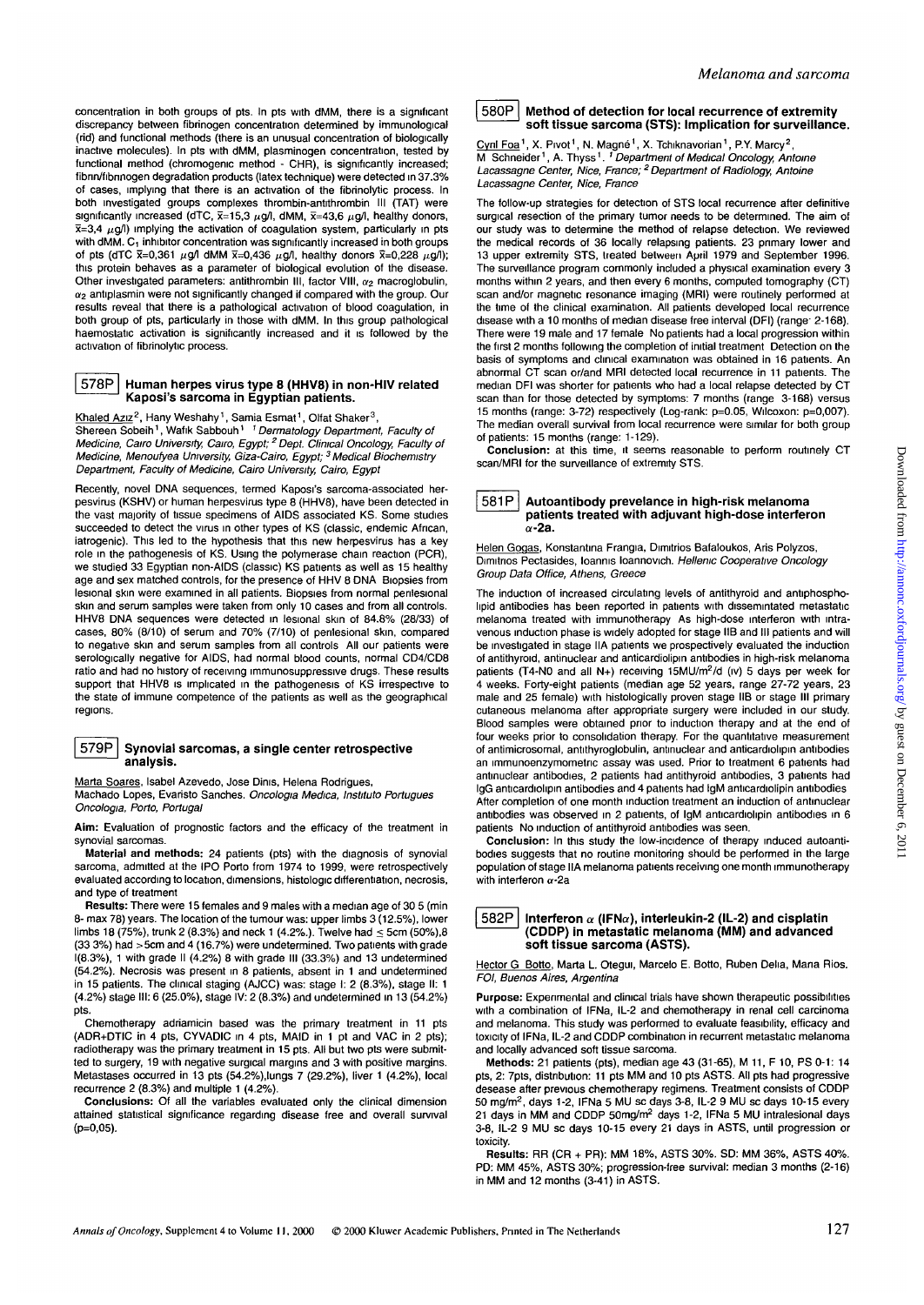Toxicity: Neutropenia Gr.2/3, thrombocytopenia Gr.2/3. Other manifestations: nausea, vomiting, mucositis, diarrhea, fatigue, fever.

**Conclusion:** These results suggest that combination of IFNa sc and intralesional, IL-2 sc and CDDP, in pretreated pts with recurrent MM and pretreated pts with locally ASTS, were well tolerated, had antitumoral response and .<br>clinical benefits

# **| 583P | Phase II trial with antisense oligonucleotide ISIS 3521/CGP 64128A in melanoma patients: A report from the EORTC/ECSG.**

Pierre Fumoleau<sup>1</sup>, Martin Gore<sup>1</sup>, Marja Roelvink<sup>2</sup>, Martin J. de Vries<sup>2</sup>, John Smyth', Steiner Aamdal', Jan B. Vermoken', Alain Ravaud'. *' EORTC*<br>*Early Clinical Studies Group (ECSG), Brussels, Belgium, <sup>2</sup> NDDO Oncology,* Amsterdam, Netherlands, and ISIS Pharmaceutical Inc., USA

ISIS 3521 is a phoshorothioate antisense oligonucleotide which hybridizes to the 3'-untranslated region of human PKC- $\alpha$  mRNA and inhibits PKC- $\alpha$ expression through RNase H-mediated cleavage of hybridized PKC- $\alpha$  mRNA. In vitro and in vivo studies suggest that ISIS 3521 may be useful for the treatment of patients (pts) with cancer. The ECSG performed a trial to determine the efficacy and safety of ISIS 3521 in melanoma pts. Pts had at least one measurable lesion, adequate bone marrow, liver, renal function, normal PT/APTT and did not receive prior chemotherapy (except adjuvant or local) and no prior radio- or immunotherapy within 4 weeks In total 27 pts were included (male/female 13/14) with a median age of 51 years (32-72), and a median WHO PS 0 (0-2). Pts were treated with 2 mg/kg/day ISIS 3521 x 21 days q 28 administered as continuous IV infusion through a central venous line A total of 55 cycles were administered to 26 pts, median of 2 cycles per pt (1-8) The majority of pts (22) received 1 or 2 cycles CTC grade (G)1-2 side effects occurring most frequently were nausea (10 pts), vomiting (4), fatigue (10), myalagia (2), increased liver enzymes (2), headache (3), fever in absence of infection (7). G3 side effects included anorexia (1 pt) and fatigue (2). Over 54 cycles analyzed for hematological abnormalities, anemia G1-2 was observed in 35 cycles Thrombocytopenia G1-2 was observed in 24 cycles, while in 5 cycles (4 pts) G1 APTT increase was reported. A moderate rectal bleeding was the single possible drug related serious adverse event No drug related death was reported Of 23 pts evaluable for tumor response, 21 had progressive disease while in 2 pts stable disease was reported.

**Conclusion:** ISIS 3521 administered in this regimen was fairly well tolerated. No tumor responses were obtained with ISIS 3521 as single agent at this dose and schedule. Further studies should investigate if combination treatment with ISIS 3521 is clinically relevant.

#### **| 584P | Ewing's sarcoma and peripheral primitive neuroectodermal tumors (pPNETs): Results of combined modality treatment in our experience.**

Letizia Serrone, Massimo Zeuli, Teresa Gamucci, Chiara Nardoni, Umberto Pacetti, Francesco Cognetti. Department of Medical Oncology I, Regina Elena Cancer Institute, Rome, Italy

We reviewed the clinical features, treatment, and outcome of 20 patients (pts) with Ewing's sarcoma and pPNETs treated at our institution. Median age was 22 years (range: 15-57). Primary tumor sites were: proximal extremities 7, distal extremities 5, trunk 6, extraosseous 2 Fourteen pts (70%) had nonmetastatic tumor and 6 pts (30%) had metastatic disease at presentation. Most of the localized pts (10/14) received neoadjuvant therapy that consisted of VAC regimen (cyclophosphamide, vincristine, and doxorubicin) in 4/10 pts, VAC/EI (etoposide, ifosfamide)m 2/10 pts, VAC/VAI (vincristine, dactinomycin, and ifosfamide) in 3/10 pts and HDI-E (high dose ifosfamide plus sequential epirubicin) in 1/10 pt initially diagnosed as extraosseous chondrosarcoma. All but one pts responded to chemotherapy (CT) and underwent local treatment with surgery (5/10) and/or radiotherapy (RT) (7/10). Treatment plan was completed by adjuvant CT (median cycles/pt: 4, range: 2-9). Surgery was the primary treatment in 4/14 pts with localized disease followed by CT and/or RT At a median follow-up time of 63 months (range: 3+ - 142+) 11/14 pts (80%) are alive without evidence of disease. Two pts with primary tumor site at femur, greater than 8 cm in size, relapsed after 13 and 44 months, respectively, and one pt who presented with localized Ewing's sarcoma of pelvis did not respond to treatment and died within 18 months due to distant relapses All six pts with metastatic disease received combination CT. The median number of cycles/pt was 6 (range: 2-6). Four pts achieved a partial response one pt that underwent RT and surgery after CT is in remission 12+ months from diagnosis, one pt is not assessable and two pts relapsed. Based on this limited experience we conclude that long-term control can be achieved in pts with localized disease. Disease extension predicts worse outcome and strategies of treatment intensification for these pts should be investigated.

### $| 585P |$  is it safe to substitute oral for intravenous Mesna? A **case control study.**

Rossana Berardi, Sandra Strauss, Denise Blake, Jeremy Whelan. Department of Oncology, Middlesex Hospital, UCL Hospitals, London, United Kingdom

There is limited evidence that oral preparations (p o.) of Mesna are as effective as intravenous (i.v.) Mesna in preventing uro-epithelial toxicity caused by ifosfamide (>2  $g/m<sup>2</sup>$ ). There is no guidance on monitoring of patients taking p.o. Mesna. This study investigated the safety and tolerabihty of p.o. Mesna to replace i v Mesna after a final dose of ifosfamide.

**Patient and Methods:** Twenty-four patients with sarcomas receiving inpatient ifosfamide chemotherapy (3 g/m<sup>2</sup>/day for 2 or 3 days) were studied. Patients acted as their own controls. In group A, patients received i.v. Mesna  $(3 \text{ g/m}^2)$ , for 12 hours after last dose of ifosfamide. Urine was monitored for haematuna, by dipstick of all samples and microscopy of two samples In group B, an i v. bolus of Mesna (600 mg/m<sup>2</sup>) and tablets of Uromitexan (Asta-Medica) were given, in accord with data sheet, 2 and 6 hours later (1200 mg/m<sup>2</sup>). Toxicity, complications and patients acceptability were noted.

**Results:** Eight patients (33%) in group A and 10 (42%) in group B had grade 1 nausea and vomiting. Ten patients (42%) in group A and 9 (37%) in group B had grade 2 toxicity. Two patients (8%) in group B required the first dose to be represcribed. Seventeen (71%) patients on group A and 15 (62 5%) on arm B required antiemetics in addition to those routinely prescribed There were no positive dipsticks in group A, but the first of two samples in one patient showed 128rbc/ml (grade 4) haematuna when assessed by microscopy. In group B no haematuna was seen. Eight of 48 samples were unassessable One patient had symptoms of cystitis, but no haematuria and responded to antibiotics Downlc There were no recorded adverse effects of oral treatment. Twenty two patients (92%) preferred oral therapy. It was unacceptable to the 2 patients in whom it induced vomiting Cost saving were limited to those of earlier discharge.

oaded **Conclusion:** An oral preparation of Mesna was not obviously less effective than i.v. administration in preventing ifosfamide induced urotoxicity. It was I from generally well tolerated, and preferred by most patients. Further studies are required into the need for urine monitoring during p.o. Mesna therapy. http://annonc.oxfordjour

### **| 586P | Results of a T10-derived protocol based on preoperative high-dose methotrexate with individual dose adjustment in the treatment of primitive osteosarcoma.**

F<u>lorence Duffaud</u> <sup>1</sup>, Laurence Digue <sup>1</sup>, Françoise Volot <sup>1</sup>, Louise Garbe <sup>2</sup>,<br>Marjone Baciuchka <sup>1</sup>, Roger Favre <sup>17</sup> Oncology Unit, "La Timone" University Hospital, Marseilles, France; 2 Samte Marguerite Hospital, Marseilles, France

Adolescents and adults with primitive osteosarcoma were treated with a T10-derived protocol in a single center between 1987-1997 Preoperative T10-denved protocol in a single center between 1987-1997 Preoperative chemotherapy consisted of 4 weekly cycles of high-dose methotrexate (HDMTX) with individual dose-adjustment. After surgery, patients classified as good responders (grade III-IV necrosis) received an adjuvant chemotherapy based on HDMTX, theprubicin (THP) and BCD, whereas poor responders (grade l-ll necrosis) received a salvage chemotherapy based on cisplatin, THP, ifosfamide +/- etoposide. Forty-two patients with osteosarcoma (35 patients with localized disease and 7 with metastatic disease) were treated Their median age was 24 years (15-53). Primary tumor sites included extremities (90.4%), axial bones (7.2%) and head and neck (2.4%). Limb salvage was performed in 72 5% of cases. A good histologic response rate was obtained at 11 2%. With  $\frac{1}{\sigma}$ a median follow-up of 50 months (6-134), the 5-year overall survival (OS) rate was 65.7% for the entire group For the 35 patients with localized disease, the  $\ge$ <br>5-year CS patients with localized disease, the  $\ge$ 5-year OS and event-free survival (EFS) rates were 75 8% and 64.6% respectively. The difference in EFS and OS rates at five years between good and poor responders was not significant In multivariate analysis, tumor size, dose intensity and preoperative MTX dose intensity were independent prognostic factors for OS (P=0.004, 0.04, 0.007 respectively). With this protocol, although the good histologic response rate obtained was low, salvage chemotherapy was successful for poor responder patients yielding similar EFS and OS rates as those of good-responder patients. The EFS and OS rates obtained were supenmposable to those reported in the most recent studies.  $Downloaded from http://amnon.c.oxi-*o*tigumal.$ 

#### **I 587P | A pilot study of dose-intensive multiagent chemotherapy for extremity osteosarcoma with pulmonary metastases.**

Jim Janinis, Jeremy Whelan, Chris Mitchell, Anne McTiernan. The London Bone and Soft Tissue Sarcoma Service, Middlesex Hospital, London, United Kingdom

**Aim:** To assess the feasibility, toxicity and response to short course, multiagent chemotherapy culminating in peripheral stem cell supported high-dose chemotherapy.

**Patients and methods:** Between May 1995 and April 1999, 14 patients (12 male/2 female) were enrolled. Median age 17 (range 8-32), Location: femur (9), tibia (2), humerus (2), fibula (1) Proximal: 7, distal 7 Chemotherapy consisted of five blocks given consecutively: Block 1: cisplatin 100 mg/m<sup>2</sup>,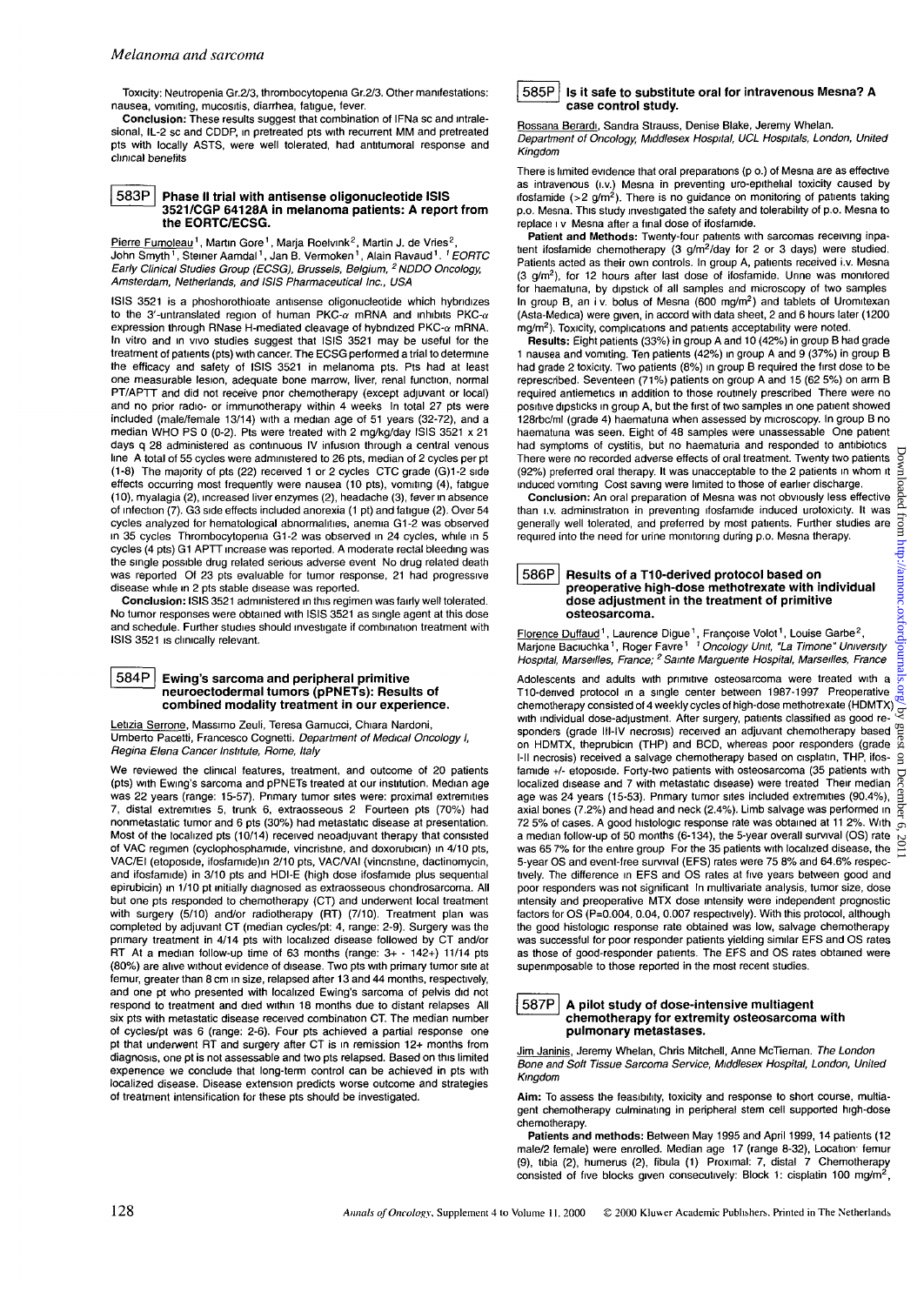doxorubicin 75 mg/m<sup>2</sup> q 14 days x 2. Block 2 (x1). cisplatin 50 mg/m<sup>2</sup>, ifosfamide 4 gr/m<sup>2</sup>, and etoposide 500 mg/m<sup>2</sup> (Stem Cell Harvest post Block 2). Block 3 ifosfamide 18 gr/m<sup>2</sup> q 21 days x 2. Block 4: methotrexate 12 g/m<sup>2</sup> q 7-10 days x 3. Block 5 (administered around week 21): carboplatin AUC8 and etoposide 400 mg/m<sup>2</sup> on days -8, -6, and -4, cyclophosphamide 60 mg/kg on days -6 and -4. On day 0 patients underwent reinfusion of their harvested stem cells.

Local management included a) limb salvage surgery: 13/14 patients, b) amputation: 1/14. Seven patients (50%) underwent pulmonary metastasectomy.

**Results:** Average number of cycles administered per patient: Block 1 (2), Block 2(1), Block 3 (2), Block 4 (2.5), Block 5 (0.7). No. of cycles administered at full dose: Block 1 (97%), Block 2 (100%), Block 3 (70%), Block 4 (83%). Number of cycles delayed > 1 week: Block 1 (11/27), Block 2 (3/14), Block 3 (6/26), Block 4 (1/22). Cumulative grade 3/4 toxicity per cycle (excluding Block 5): WBC: 42%, Hb: 15%, Pits: 23%, infection: 28%, stomatitis: 8%, nausea: 7%. Encephalopathy: 3/14 patients. Treatment related mortality occurred in one patient. Responses: CR: 0/14, PR: 8/14 (58%), mR: 2/14 (14%), SD: 3/14(21%), PD: 1/14(7%). 2-year survival: 50%, Median survival- 21 months (7-55).

**Conclusion:** Dose intensive multiagent chemotherapy is feasible in this group of patients with adverse features, with acceptable toxicity and satisfactory 2-yr survival rates.

#### **| 588P [ First line chemotherapy with ifosfamide (IFO)-doxorubicine (DOX) in unresectable or metastatic soft tissue sarcomas (STS).**

Joan Manel Mañé, Itziar Rubio, Alberto Muñoz, Josefa Ferreiro, Ricardo Fernández, Natalia Fuente, Guadalupe Abón, Gonzalo López-Argumedo, Ramón Barceló, Guillermo López Vivanco Medical Oncology, Hospital de Cruces, Osakidetza, Bilbao, Spain

IFO and DOX in monotherapy are the most active drugs against STS. Their use in polychemotherapy improves response rates in metastatic patients (pts) Activity and safety of the combination of these drugs in pts with unresectable or metastatic STS are presented.

**Methods:** Elegibility: histological diagnosis of STS, normal haematological count, adequate visceral function and PS 0-2. Treatment IFO 2.5 g/m<sup>2</sup> d 1-2, DOX 70 mg/m<sup>2</sup> d 1 /21 d, until unacceptable toxicity, progressive disease or maximal accumulative dose of DOX (490 mg/m<sup>2</sup>). Dose was reduced by 20% if grade 3-4 toxicity.

**Results:** from February 1997 to February 2000, 25 pts. were treated, 20 male. Mean age: 53 2 year-old (28-76). Pathology: malignant fibrous histiocytomas 7, leiomyosarcomas 3, synovial sarcomas 2, liposarcomas 2, epithehoid sarcomas 2, stromal digestive sarcomas 3, other types 6. High or intermediate grade 16 (64%), low grade 4 (16%), unknown: 5 (20%). Sites of disease local 12, lung 12, nodal 6, pleural 4, liver 2, bone 2 More than one metastatic site: 9 cases. One hundred and eighteen have been administered. Mean: 4.7 cycles/patient (pt) (range 1-8). Toxicity grade 3/4: anaemia 3/0 episodes (ep), neutropenia 4/4 ep, asthenia 4/0 ep, emesis 3/0, mucositis 3/0 ep. Total grade 3-4: 22 (19%) ep. Dose reduction in 7 (28%) pts. Responses (WHO) Evaluable pts 23 (1 early death, 1 too early) CR 2/23 (9%), PR 4/23 (17%), SD 8/23 (35%), PD 9/23 (39%) Overall response rate (CR+PR) 6/23  $(26\%$ , 95% Cl  $\pm$ 17 8%).Tumoral growth control  $(CR+PR+SD)$  14/23  $(61\%$ , 95% Cl ±19.9%). Median overall survival: 9 months (range 1-24). Only 35% pts survived more than one year.

**Conclusions:** The scheduled treatment is both feasible and active, with tolerable toxicity, but median survival is in the range of other published studies. New drugs or combinations are needed to improve results for these diseases.

### **| 589P | Response to high dose ifosfamide (IFO) in sarcoma bearing patients (pts) previously treated with standard doses of ifosfamide.**

Gabnela Cinat, Elizabeth Mickiewicz, Maria Cabalar, Celia Brosio, Ana Alvarez, Raúl Giglio, Claudio Nicolás, Jeanette Rodger. Medical Oncology, Institulo de Oncologia Angel H, Roffo, Buenos Aires, Argentina

HIFO is a regimen that has been administered at our center since 1990. Feasibility and toxicity have been already reported. (ASCO '98 #2125). In the present study we communicate the results of HIFO in 29 pts previously treated with anthracyclines and ifosfamide.

M&M: Since 1994 73 cycles of HIFO were performed in 29 pts with diagnosis of advanced sarcoma. Median age was 32.9 y (16-60), ECOG performance status 0: 3,1:15,2:9, 3. 2. Diagnosis: osteosarcoma (8), Ewing related tumors (6), malignant fibrous histiocytoma (3), leiomyosarcoma (3), synovial sarcoma (2), others (7). All of them have been previously trated with anthracycline and ifosfamide containing regimens. Doses of ifosfamide ranged between 7-9 g/m<sup>2</sup> and both drugs have been used in the neoadjuvant, adjuvant or palliative setting, either sequentially or in combination.

Treatment: Ifosfamide (3h infusion) 3.2 g/m<sup>2</sup> d1, 1 8 g/m<sup>2</sup> d2-7 with Mesna 20% of the daily dose of ifosfamide hour 0, 4 and 8 each 21 -28 days.

**Results:** Four pts were not evaluable for response as they received only one cycle because of significant toxicity in a second or third line setting. Response: CR:2 pt, 12m and +4m (one pathologic), PR: 5 pts, 7, 7, 5, 4 and +2m. ORR: 7/25 (28%), all responses were evident at the end of second cycle. Additionally one pt had a PR, but progressed in CNS. Toxicity per cycle was assessed with the US-NCI scale. GIII-IV neutropenia: 8 (5 plus fever); GIII-IV thrombocytopenia: 3; GIII-IV anemia' 1. One hematuna Gil and one Gill. Renal toxicity was mild perhaps related to alcalinization: creatinine **Gil"** 1 cycle and one had hyponatremia due to tubular damage One pt had neurocortical toxicity Gil. There were no toxicity-related deaths.

**Conclusion:** HIFO is a useful regimen, even in ifosfamide-pretreated patients and responses are evident with two cycles.

## **590P Phase II trial of paclitaxel-epirubicin in recurrent soft tissue sarcoma (STS).**

A. Thyss<sup>1</sup>, X. Pivot<sup>1</sup>, C Chevreau<sup>2</sup>, D Cupissol<sup>3</sup>, Lortholary<sup>4</sup>, B. Bui<sup>5</sup>,<br>J.C. Eymard<sup>6</sup>, J.O. Bay<sup>7</sup>, M C Baranzelli<sup>8</sup>. <sup>1</sup> Centre Antoine Lacassagne,<br>Nice, France; <sup>2</sup> Centre Claudius Regaud, Toulouse, France, <sup></sup> d'Aurel, Montpellier, France; <sup>4</sup> Centre Paul Papin, Angers, France; <sup>5</sup> Institut Bergonie, Bordeaux, France; <sup>6</sup> Institut Jean Godinot, Reims, France; <sup>7</sup> Centre Jean Perrin, Clermont Ferrand, France, <sup>8</sup> Centre Oscar Lambret, Lille, France

Between June 1998 and January 2000,27 patients with recurrent histologically confirmed STS entered into a multicenter study to determine the efficacy and safety of the association paclitaxel-epirubicin Standard eligibility criteria applied measurable disease, normal blood count, normal cardiac function, signed informed consent. Paclitaxel was given as a 3 hours infusion at a dose of 200 mg/m<sup>2</sup>, epirubicin was administered as a short infusion at a dose of 75 mg/m<sup>2</sup>. Chemotherapy courses were administered every 21 days A total of 74 cycles were given to date. All patients were assessable for toxicity and response. Patients characteristics included: 14 females and 13 males, median age of 52 years (range 20-68) Initial localization of primary tumors were: extremity (16), abdominal (3), retropentoneal (4), uterine (2), breast (1), cardiac (1). The most common histologic types were: leiomoysarcoma (6), synovialosarcoma (3), angiosarcoma (3), liposarcoma (2). Locally recurrent and distant metastasis disease occurred in 12 and 20 patients, respectively. The median disease free interval was 14 months (range 2-152). Fourteen patients had previously received a first line anthracycline based chemotherapy for recurrent disease, and 3 patients were treated with two line chemotherapy. Main hematologic toxicities were grade 3-4 neutropenia (70%), grade 3 anemia (3.7%), grade 3 thrombocytopenia (7.4%). Febrile neutropenia occurred in 5 patients (18.5%), one death was due to drug related neutropenic sepsis. Severe non hematologic toxicities rarely occurred: grade 2-3 alopecia (85.2%), grade 1-2 nausea/vomiting (48.2%), grade 1-2 paresthesia (25.9%), grade 1-2 mucositis (25.9%), no cardiac toxicity was observed. Two patients had a partial response (7.4%; 95% confidence interval: 2 6-12.2%), with a median response duration limited to 3 and 5 months Six patients had a stable disease (22.2%), and 19 patients had a progressive disease (70.5%). The median overall survival from study inclusion was 8 months (range: 1-15 months). **Conclusion:** from these data the association of pachtaxel to epirubicin

seems to have no significant activity in recurrent STS.

#### $\vert$  591P  $\vert$  Low dose interferon- $\alpha$  + tamoxifen in the treatment of **recurred melanoma patients after adjuvant therapy: The experience of Melanoma Cooperative Group of Naples.**

Paolo Antonio Ascierto<sup>1</sup>, Antonio Daponte<sup>1</sup>, Rosanna Parasole<sup>1</sup>, Corrado Caracò<sup>1</sup>, ManaTeresa Melucci<sup>1</sup>, Giuseppe Palmieri<sup>2</sup>, Giuseppe Comella<sup>1</sup>, Nicola Mozzillo<sup>1</sup>, Giuseppe Castello<sup>1 1</sup> Melanoma Cooperative Group, National Tumor Institute, Napoli, Italy; <sup>2</sup> Institute of Molecular Genetics, Alghero, Italy

**Background:** Little is known about treatment of melanoma patients who recur during adjuvant treatment. Our previous study about utilizing IFN increased dose after recurrences during or after adjuvant therapy with low dose IFN (LD-IFN) showed negative results [ECCO 10: Eur J Cancer 1999; 35: S370. (abstr.)]. The aim of the present study was to verify if low doses tamoxifen (TAM) are able to restore melanoma sensitivity to **IFN.**

**Patients and Methods:** From January 1999 to March 2000 21 consecutive CM patients (12 males and 9 females; median age 59 yrs, range 31-75 yrs) with local, in transit or lymph node recurrences dunng adjuvant therapy with LD-IFN (IFNa-2b 3 MU/d TIW SC), or ID-IFN (IFNa-2b 10 MU/d TIW SC), or vaccine therapy (BCG+C-VAX or BCG+placebo; Morton et al. Oncology 1999; 13 1561-74), who had no evidence of disease (NED) after surgical treatment of metastasis, were enrolled for a second line therapy with  $IFN\alpha-2b$  3 MU/d TIW SC + TAM 20 mg p.o. daily; treatment was planned for 1 year

**Results:** At present, 2 pts have completed 1 year of therapy (median 9 months, range 2-12 mts); however, so far, only 1 pts has relapse after 2 months of therapy. Treatment is well-tolerated and has never been suspended or reduced for toxicity. Main toxicity was flu-like syndrome related to IFN administration, and flushing and dizziness related to TAM.

Discussion<sup>-</sup> Preliminary results show that, in spite of the short follow up and the small sample size, TAM could potentate IFN activity. In fact, in our previous study, relapse occurred mainly within early months of treatment. Disease